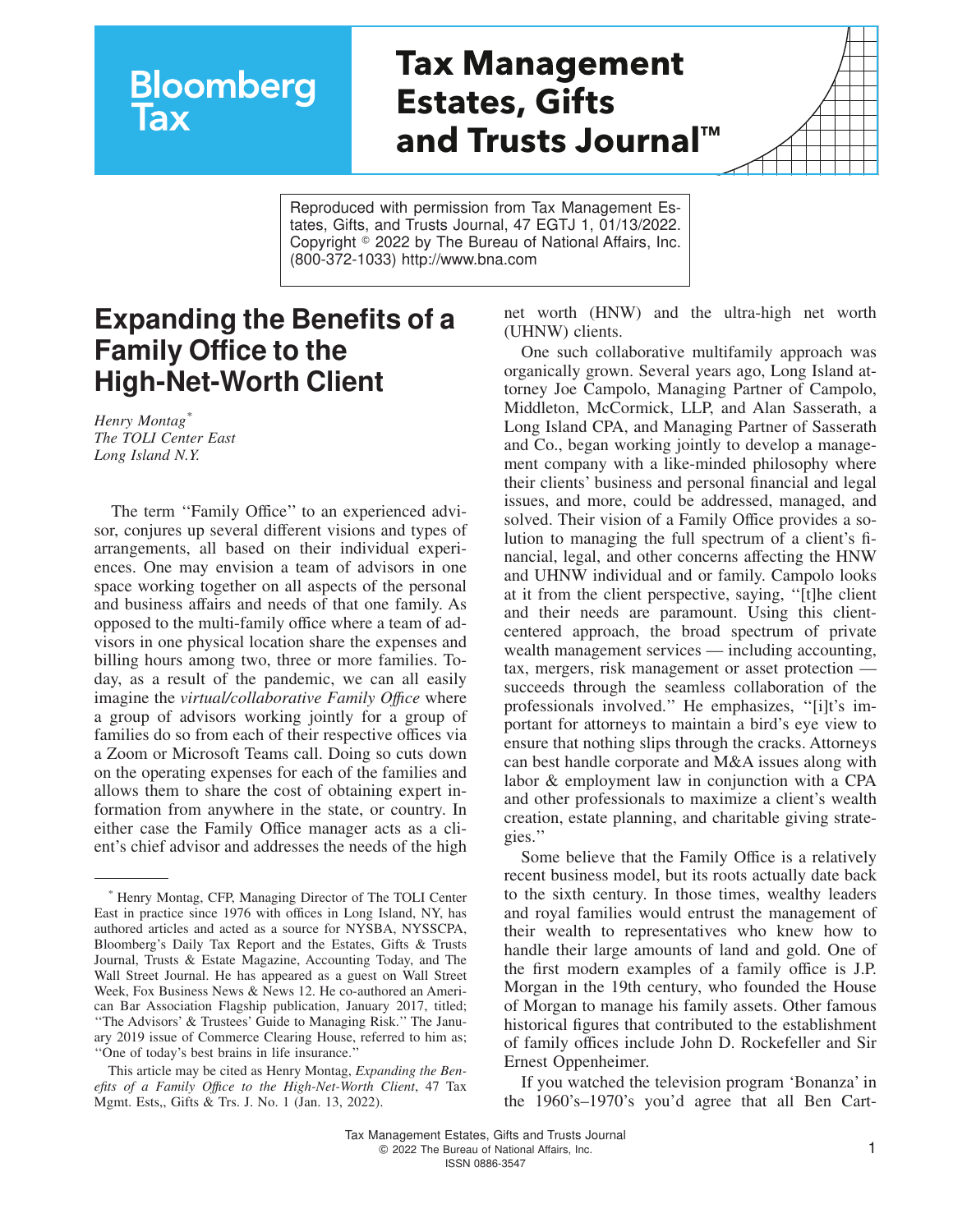wright, patriarch of the Ponderosa Ranch, had to do was make sure he and his sons made enough money to sustain the ranch from one year to the next. It was so simple then.

We've come a long way since then as today's client interacts with numerous professionals with many initials and titles after their names, each of whom have individual roles and goals in terms of working with their client. Rarely is there much coordination amongst the individual advisors serving their client. The primary function of the Family Office manager is to understand and to make certain that the family's numerous legal, financial, philanthropic, banking, risk management, as well as accounting, tax, real estate, wealth management, and asset protection needs are best served. Lastly, that they vet other advisors whose expertise is required and use that and all other info to create and execute one coordinated smoothly working plan that selects the best-in-class strategies and solutions to a family's problems and then applies them as needed

Alan Sasserath, CPA, of Sasserath & Co., also looks at the Family Office model from the perspective of collaboration between clients and professionals. Regarding the way his team works, Sasserath says, ''[t]he family office approach seeks to uncover a client's specific needs, understand all facets of their situation, and recommend the proper solution. Through this work, each member of the family office team will understand the history, story, and goals of each client. This is accomplished by creating an environment where one advisor not only knows what the other is doing, but actually worked with the other advisor to create the plan.''

Many professionals are beginning to work jointly with other like-minded and compatible advisors for the benefit of a number of joint clients. The vision of many Family Office managers is to build a community of advisors based on the specific needs of their clients. Typical services offered include cash flow, budgeting, insurance, investments, wealth transfer, estate planning, tax management, charitable gifting, asset protection, and several others. Of significant importance to many is also providing basic financial and legal guidance, as well as teaching the importance of philanthropic gifting and leadership skills to the next generation.

Underserved high net worth clients with assets between \$10–20 million often feel they're not wealthy enough to employ a traditional single or multi-Family Office. Yet they all have similar significant personal and business estate planning issues that can benefit from a collective approach to solving their particular issues. These HNW clients can case the complexity and confusion of having different professionals who most often don't get the opportunity to work nor communicate with one another, do so for the benefit of the client. A Family Office setting minimizes the lost opportunities as a result of the client needing to attend several meetings at separate locations, at various times, rather than having all the necessary advisors and discussions take place under one physical or virtual roof with a manager specifically in charge of communicating and making certain that the clients short- and long-term objectives are being met and that the Family is protected as best as can be.

However, regardless of the physical location the premise remains the same, how can the family preserve as much of their wealth using all available legal means so that the maximum amount of assets can pass from one generation to the next and continue to sustain itself.

An independent experienced CFP can assist a client and their advisors to better understand various aspects of a client's plan that the attorney and accountant may not be familiar with themselves. This often occurs as a result of the lack of special product knowledge or strategy required. For example, everyone is familiar with the fact that life insurance provides a death benefit that benefits the client's/insured's beneficiaries, but few are familiar with the fact that life insurance can also be an ''Asset Class'' and as such provides a significant amount of tax-favored living benefits to the client/insured themselves. As a CFP practitioner for the last 35+ years, I can say with certainty that the vast majority of clients and their advisors are not familiar with the fact that their life insurance can be used to pay for their long-term care costs directly from the death benefit of a combo life insurance policy, tax free. That a life insurance policy can be used for its tax-deferred accumulation benefit and taxfree distribution aspects, if set up correctly, to supplement their retirement. Nor that a life insurance policy can be sold on the secondary market to an institutional investor, just like any other personal property as a ''Life Settlement,'' for significantly more than they would receive from the insurance company had they merely surrendered the policy for its stated cash surrender value.

Currently, over 40–45% of non-guaranteed life insurance policies are expiring prematurely as a result of sustained reduced interest rates, and neglect on the part of the owner who wasn't aware that they should have been increasing their premium paid to the insurance company in order to offset the insufficient lower interest crediting rates they earned.<sup>1</sup>

However, the most significant and costly error HNW and UHNW clients and advisors make in terms

<sup>1</sup> Whitelaw and Montag, *The Life Insurance Policy Crisis* American Bar Association (2017).

Tax Management Estates, Gifts and Trusts Journal 2 **2** 2022 The Bureau of National Affairs, Inc. ISSN 0886-3547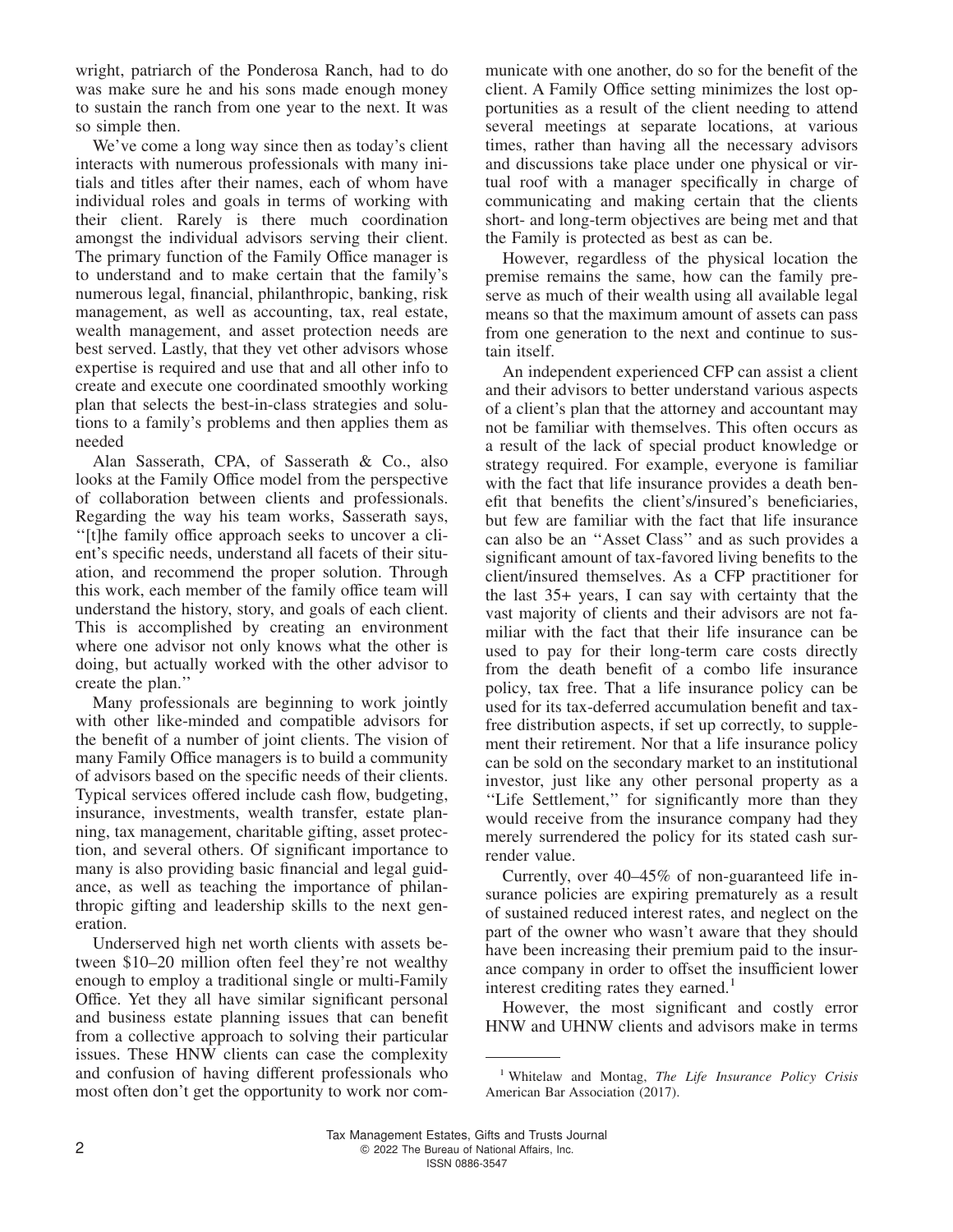of their life insurance portfolio is that they're purchasing a retail product meant for the general public rather than one built on an institutional chassis that's designed for the HNW or UHNW client. Any client paying more than \$250,000 annual premium for life insurance coverage, or a client able to deposit more than \$2–3 million for a number of years, should consider a Private Placement Life Insurance (PPLI) policy.

An example of the distinct types of products and services offered the Family Office client is PPLI. This is an institutional type of a life insurance product whose primary objective is not to pay a death benefit to the beneficiaries. It's instead a financial tool intended to allow significant assets to grow and accumulate tax deferred indefinitely and then one day in the future, have the next generation receive a significantly larger death benefit than the premium paid, without their ever having to pay an income nor estate tax, assuming its ownership was set up correctly in an Irrevocable Life Insurance Trust (ILIT).

PPLI is a tool that a UHNW/HNW client can use to offset any Biden administration's increases to the marginal tax rate for the wealthy.

The SECURE  $Act^2$  limited to 10 years the time most inherited IRA beneficiaries could defer their gains before they had to be distributed and taxed.<sup>3</sup> The question becomes where can the UHNW client shelter their assets from taxes while still enjoying a reasonable return. Although cash-value life insurance was long considered a place to accumulate assets on a tax -deferred basis by many life insurance agents, the expenses, and retail commissions were very high. That aside, their investments returns were very low and if one wanted to obtain a higher return their alternative was a retail variable life insurance policy driven by retail mutual funds, which charged additional fees. If that wasn't sufficient to dissuade a smart high net worth client from using a life insurance policy to accumulate assets, then the fact that an insured either had to pay a fee to borrow their own money or worse pay a surrender charge or a withdrawal penalty to take out their own money if they needed the funds for any other purposes.

They say that when one door closes a window may open well just about the time the SECURE Act came into being another significant change was made by way of the life insurance industry. I'm referring to §7702 which now allows a larger amount of accumulated cash value to grow and accumulate tax deferred indefinitely in a life insurance policy. This action has

made PPLI even more efficient and attractive than ever. The reason being is that PPLI offers better pricing, and lower costs due to participating insureds having better health care access and those savings are passed on to the insured. In addition, significantly reduced institutional rather than retail commissions result in a larger cash value buildup in PPLI than in a retail life insurance policy. Lastly, PPLI unlike a retail product contains no age-related early withdrawal penalties, nor surrender charges for early withdrawals.

Such a strategy also offers access to institutional hedge funds as an investment vehicle rather than traditional retail mutual funds. The combination of hedge funds in a tax-deferred insurance company wrapper provides for very tax efficient investment returns. While the strategy offers significant benefits to the owner, it is costly in that it is a registered security and requires an experienced team consisting of an attorney, an accountant, and an independent insurance professional to properly structure and maintain such an arrangement. However, when properly implemented for the right client, the benefits far outweigh the initial costs.

An experienced CFP, can not only interface with the client, the CPA, wealth advisor, and the attorney but does so as a fiduciary, and based on their knowledge and experience they can discuss the role of private-placement life insurance coverage, and if they're life insurance licensed, they can place such a policy in force. It's more important now than ever to fully understand the best way to accumulate wealth in the most tax efficient manner using whatever legal financial tools make sense.

In summary the main benefits of a Family Office are that all of a client's needs are managed by a unified team that supports the client's vision and their best interests. Having a team in place saves time as well as money and relieves the client of trying to accumulate, manage, and preserve their wealth, then ultimately transfer their assets in the best possible manner to the next generation while keeping up with the day to day running of their business entities, personal investments and family matters.

Sometimes the answer to a person's financial needs is not to add new assets but to merely reposition and maximize the assets that are already being utilized. It's important to not only create and manage those assets, it's also important to consider whether some form of the collaborative Family Office could do a better job if their advisors collectively worked together to determine the best method to preserve those assets for the family, using all allowable planning and tax reduction strategies.

As the saying goes some people live to eat while others eat to live. Similarly, some people spend their time making money while others spend their money

<sup>2</sup> Pub. L. No. 116-94.

 $3 \text{ } \frac{2401(a)(9)}{241}$ . All section references herein are to the Internal Revenue Code of 1986, as amended (the Code), or the Treasury regulations promulgated thereunder, unless otherwise indicated.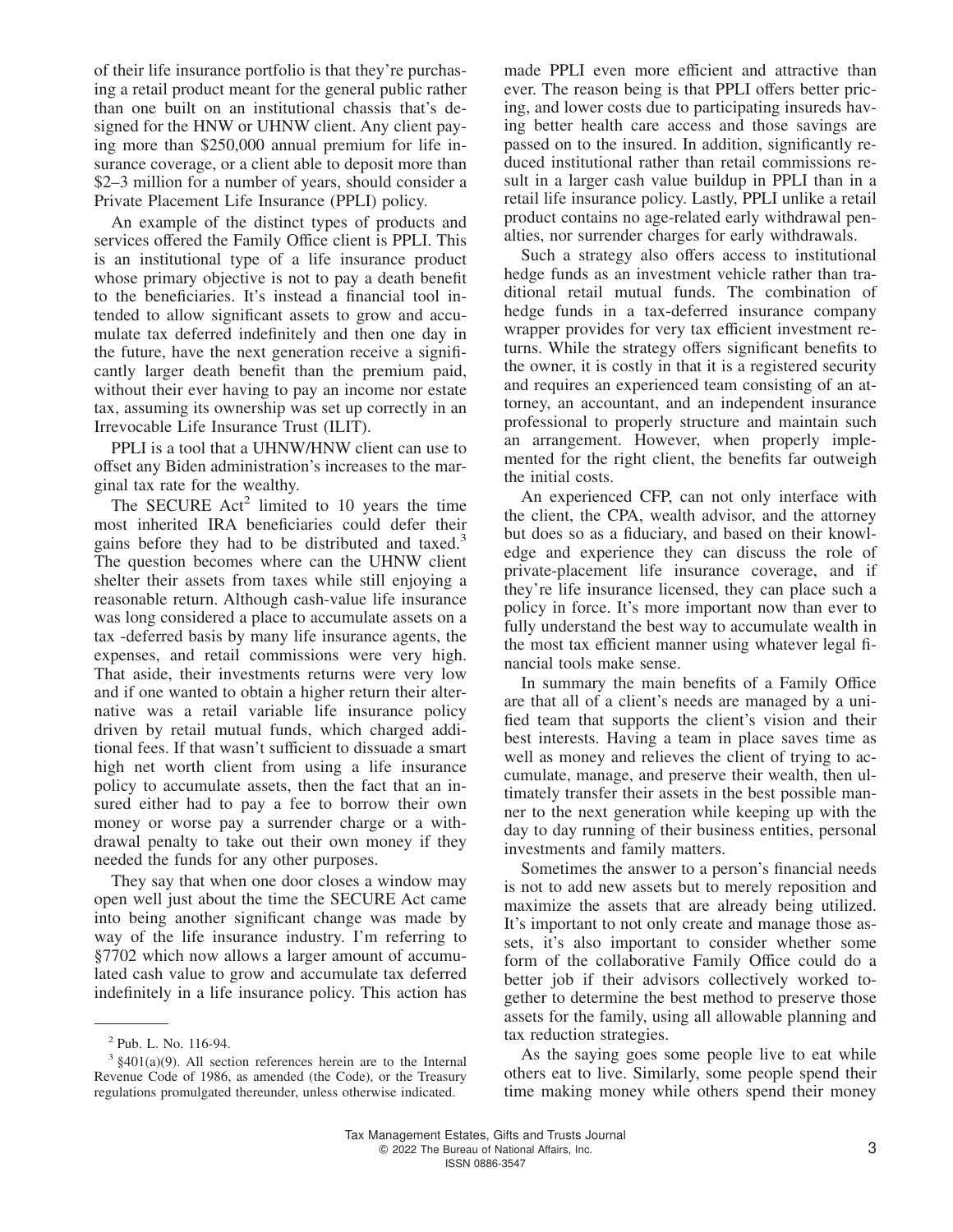to make more time for themselves and their family. Such is the case for a client utilizing a collaborative Family Office relationship.